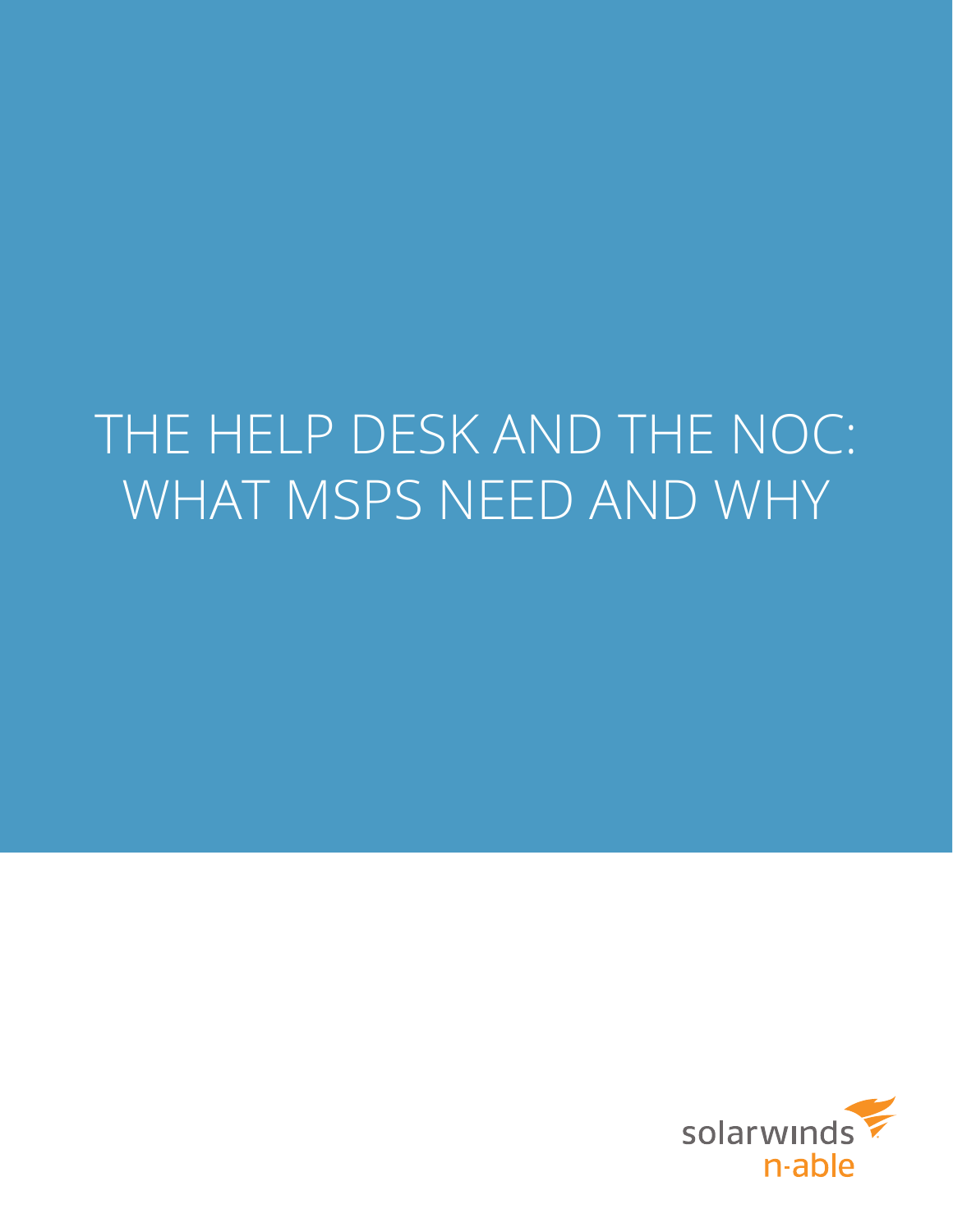# THE HELP DESK AND THE NOC: WHAT MSPS NEED AND WHY

Critical to the success of virtually every high growth managed service provider (MSP) are network operations centers (NOCs) and help desks. MSPs with high performing NOCs and help desks can find these services are a vital underpinning to their successful operations. This whitepaper discusses NOCs and help desks, and what factors MSPs should consider when setting them up.

# The NOC

The NOC is the nerve center of your MSP monitoring operation. Typically, the NOC will perform monitoring and proactive maintenance for your customers, using your RMM solution and any other applications required.

Typical tasks handled in the NOC include:

- Performance monitoring
- Preventive maintenance including patch management, AV updates and backup tasks
- Software distribution

# The Help Desk

Help desks handle trouble tickets, routing and escalation. They troubleshoot problems (such as a forgotten password) and provide solutions. Help desks typically provide one-on-one interactions with end users.

# The Ideal Help Desk

From an end user's perspective, the help desk should solve their problem immediately. For techs, the help desk software should offer the tools to efficiently deliver that outcome. To this end – there are several things to consider when choosing help desk software.

# Help Customers Help Themselves

When customers contact the help desk for an answer – they generally do not care how they get their answer, as long as it is fast. Self service capabilities are vital to improving the customer experience. Not only does self service provide immediate solutions - it also does so without tech involvement – which is a boon to your bottom line.



# THE HELP DESK VERSUS NOC

Though some use "help desk" and "NOC" interchangeably, they are in fact different services:

- The NOC usually operates 24/7/365, while the help desk typically operates during extended business hours but not around the clock.
- The NOC is inward facing within the organization: end users typically do not interact with the NOC. The help desk is outward facing, and is the point of contact with end users.
- The NOC handles monitoring and proactive maintenance, which is usually not true of the help desk. The help desk is reactive.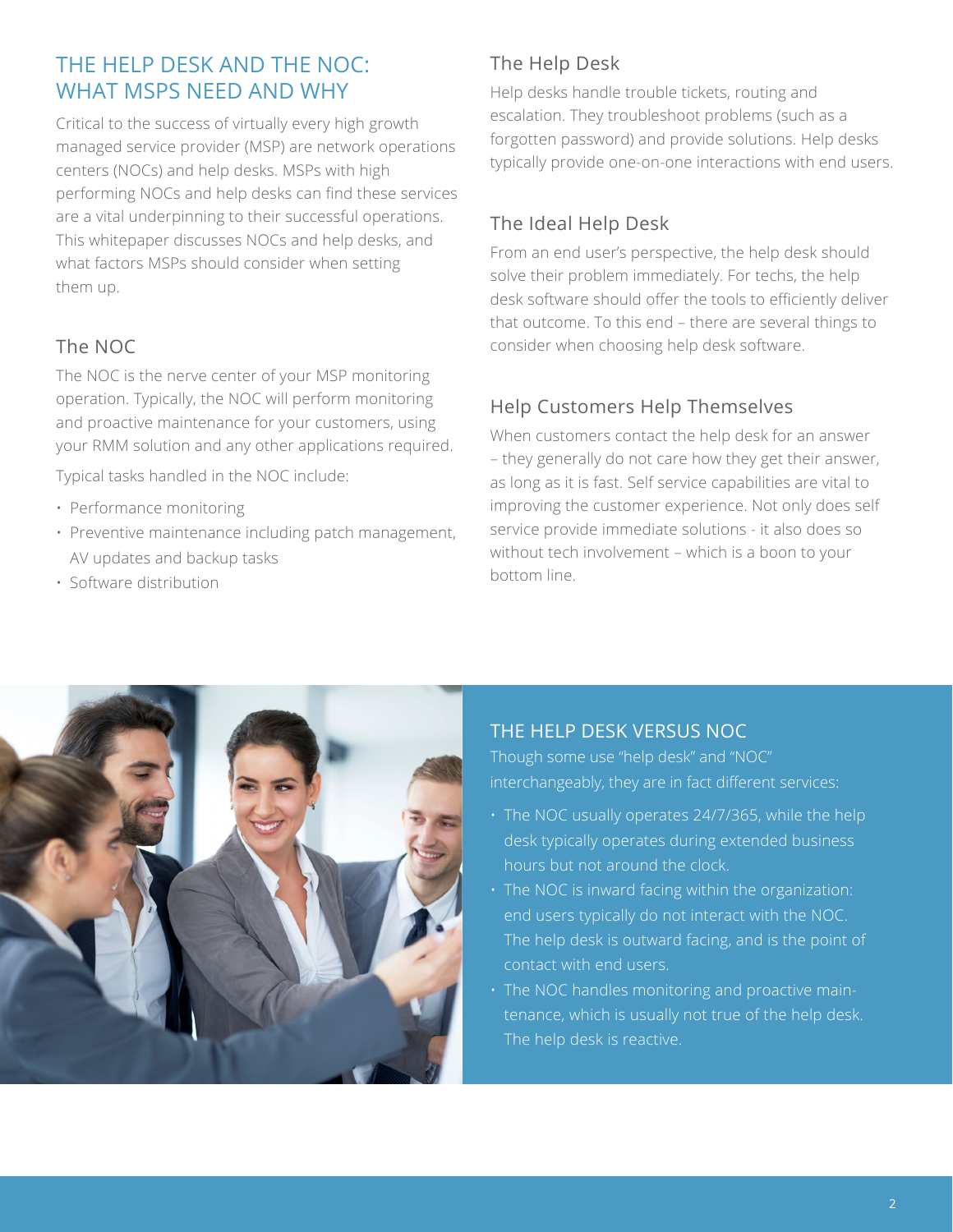Self service can take many forms:

- Self-service technology/portals These systems allow customers to perform common tasks on their own like password reset or updating profile information.
- Suggested answers When users enter the help desk interface, they are presented with "suggested FAQs" triggered off key words or topic areas.
- Knowledgebase A robust, easily searchable knowledgebase will often provide DIY answers. The addition of videos also helps with knowledge transfer. It is important to have a simple process to add new KBs as issues arise – so answers to previously asked questions are available the next time they are asked.

# Know Your Data

Whatever software you choose, it needs to support your business processes and goals. Drill down dashboards and comprehensive reports should let you track key performance indicators (KPIs), so you know how your help desk is performing. Tracking key metrics will give you visibility into common call drivers, trending issues, techs who need more training, which customers are profitable (or not), and more.

## Automation is Imperative

Like your RMM system, the help desk also benefits from automation such as workflows. For example, the "new employee" workflow would generate a number of help desk tickets at the click of a button. These tickets would cover tasks ranging from issuing a laptop to creating a network account to assigning a desk – and all those tickets would be created, assigned, timed, and escalated so that the new employee has everything they need on their first day. Similar workflows for other common tasks ensure multi-step procedures are complete and timely.

# THE OUTSOURCING QUESTION

### Outsource the NOC?

For many MSPs, delivering round-the-clock monitoring and management can be a challenge. The demands of such service can stretch an MSP's resources and distract from other tasks. Such service may also prove disruptive, since many calls come in during non-business hours. In these cases, outsourcing the NOC – either totally or outside business hours – could be a viable option.

## **HOW THE HELP DESK HELPS THE MSP'S BUSINESS**

**For many end customers, the help desk is the most common touch point with the MSP's services. As such, it helps:**

- **• Make a good impression**
- **• Resolve problems quickly**
- **• Minimize the impact of issues**
- **• Spot trends**
- **• Present a good interaction point for expanding the MSP-customer relationship**

By having the day-to-day demands of the NOC handled by a third party, the MSP can focus on building the business. In addition, techs are freed up to provide higher margin services. MSPs can also scale up and scale down to meet changing market demand easily and quickly.

For MSPs who can handle the demands of 24/7/365 service, keeping the NOC in-house is a good option. An in-house NOC provides the MSP with complete control over all aspects of customer management and keeps all of the customer data in house. Its quality and efficiency are dependent on the MSP, not on an outside company.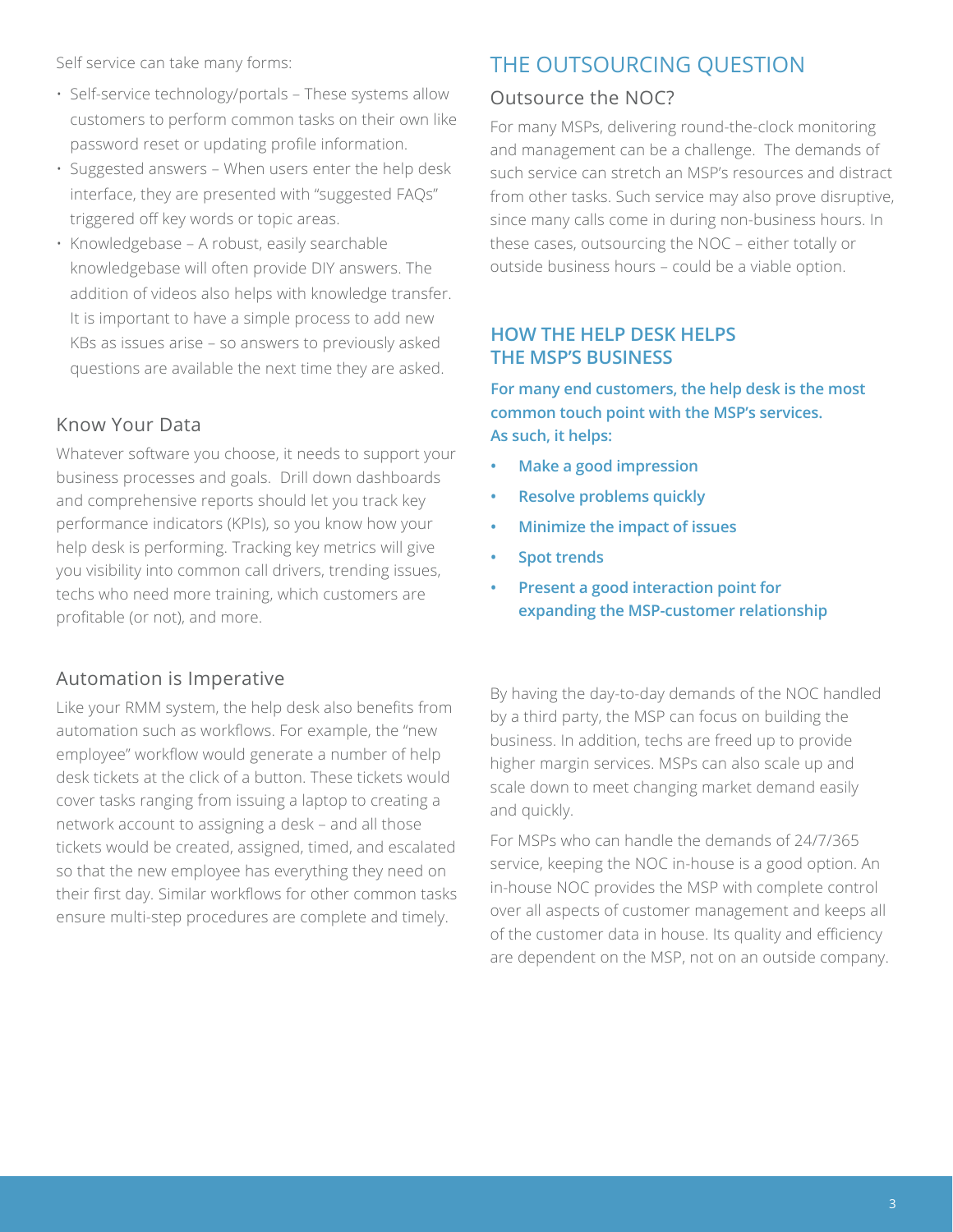When thinking about outsourcing the NOC, some considerations are:

- The requirements and demands of your SLAs
- The billable hours would your engineers be more productive dealing with NOC issues or on other tasks?
- Your in-house staff do you have the personnel needed to adequately staff, manage and maintain the monitoring and management levels your customers need around the clock?
- The number of clients you have and are likely to have in the future - do you have the flexibility to scale as needed?

# And What about the Help Desk?

Unlike the NOC, the help desk usually has well defined hours, which tend to fall more in line with traditional business hours. This makes an in-house help desk considerably more feasible for many MSPs that an in-house NOC.

The help desk is, as noted, outward facing, which is another reason to have it in-house. It provides an important contact point with customers, and having such an important touch point in the hands of a third party can be a concern.

However, the MSP that lacks the in-house expertise and headcount required to adequately staff a help desk, may find outsourcing to be a viable option. Whatever your choice, remember that help desk staff are representing your company directly to your customers at an important customer touch point. Quality is important.

# Help Desk Manager by SolarWinds N-able

Help Desk Manager by SolarWinds N-able allows you to enhance customer service and end-user satisfaction with streamlined ticketing and help desk functionality. Help Desk Manager delivers robust functionality including email to ticket support, rich self-help features, and customer portals. Help Desk Manager can be implemented standalone or integrated with SolarWinds N-able's Remote Monitoring and Management platform for a full end-to-end solution.

# N-central by SolarWinds N-able

N-central delivers world-class remote monitoring and management right out of the box. With flexible pricing and a freemium/a-la-carte pricing model, N-central is designed for MSPs of all sizes. N-central offers optional modules for Patch, Backup, AV, Audit, and more. N-central's NOC view provides a customized all-in-one monitoring view designed for on-screen or large-scale viewing.



A central NOC view